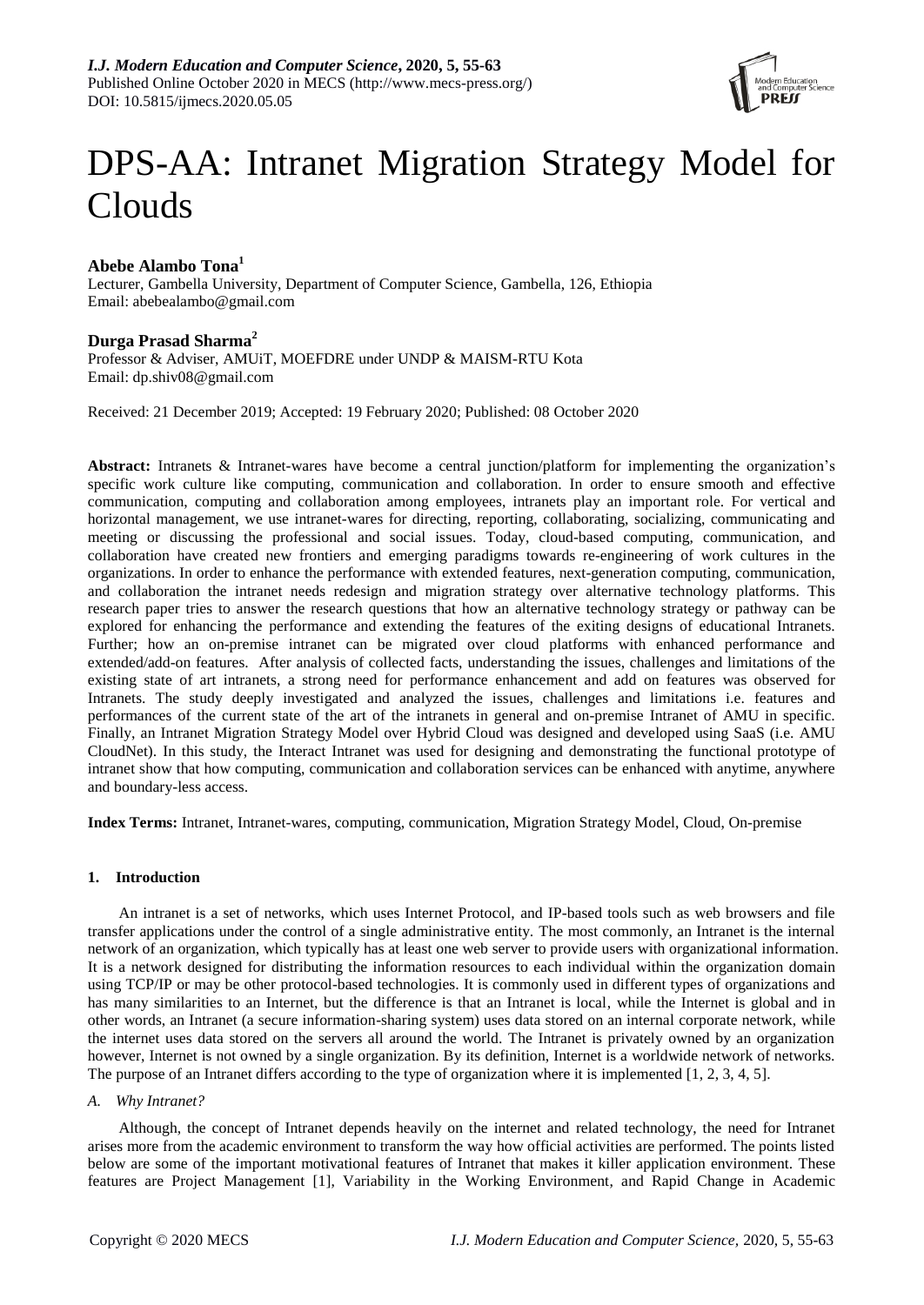Environment, Support to Stakeholders, Employee Collaboration, Socialization, and Cost-Cuts. Thus, Intranet provides access to corporate information repository to the authorized user with a minimal cost, time and effort [5, 6].

This research study is an effort to design a migration strategy model for next generation intranets having ondemand Scalability, Open boundary Accessibility, Service reliability, High Availability (Uptime), High responsive, Fault tolerant with promised Security, Intelligent Search Content Filtration, Cost-effectiveness, and Anytime, Anywhere over Any device Accessibility. This design is proposed to be Migration Strategy Model for existing intranet designs. The major aim to improve the performance and add on advanced features [1].

## *B. Cloud Computing*

Cloud computing is the next generation technology. Cloud is the next natural step in the evolution of on-demand information technology services and products. Actually, the Cloud is a metaphor for the Internet, based on how it is depicted in computer network diagrams, and is an abstraction for the complex infrastructure it conceals. It is a style of computing in which IT-related capabilities are provided "as a service", allowing users to access technology-enabled services via the Internet (i.e. the Cloud) without knowledge of expertise or control over the technology infrastructure that supports them [1].

Today, the computing industry is migrating towards service-based models like Platform as a Service (PaaS), Infrastructure as a Service (IaaS) and Software as a Service (SaaS) for consumers and enterprises to access on-demand services / products regardless of time and location. There will be an incredible increase in the number of Cloud platforms available today. Cloud computing is a new paradigm in the fields of technology and system migration that focuses on sharing data and computational resources via or over a scalable worldwide network of nodes (such as end user's computer, data centers, and web services). Therefore, this network of nodes is virtualized as a cloud. As a primary observation, "haves and have not" are serious issues in on-premise Intranet vs. Intranet over Cloud. [2, 3, 5, 7].

#### *C. Intranet over Cloud*

Intranet over cloud is proposed to be the next generation technology strategy for boundary-less access at any time for the user's community via internet. The Cloud based Intranet Migration Model especially designed for the academicians, researchers and students can enhance the systems efficiency and performance in compare to the traditional/on-premise Intranets. The next generation intranets needs on-demand Scalability, Open boundary Accessibility, Service reliability, High Availability (Uptime), Cost effectiveness, High responsive, fault tolerant and high Performance with promised Security, Anytime, Anywhere over Any device Availability[4,5,7,8]. As on date such issues, challenges and limitations (on-demand Scalability, Open boundary Accessibility, Service reliability, High Availability (Uptime), High responsive, Fault tolerant with promised Security, Intelligent Search Content Filtration, Cost-effectiveness, and Anytime, Anywhere over Any device Accessibility) in the existing designs and practices over intranets are not addressed by specific design or models. This makes this research a worth initiating activity towards a new knowledge contribution in the domain and the same has been proved and mentioned in the table 1 under the review of literature section.

#### **2. Review of Literature**

In this research paper, many researchers' works are critically reviewed. The following points in the table-1 are presented about the related research works with significant contributions and critical remarks.

Table 1. Summary of Focused and Related Research Works in Reference to this Study

| S.NO | $\omega$<br>na<br>Sana<br>∠<br>S<br>٥<br>Auth | Title<br>Research | Year<br>Publication | <b>Significant Contributions</b> | <b>Critical Review Remarks</b> |
|------|-----------------------------------------------|-------------------|---------------------|----------------------------------|--------------------------------|
|------|-----------------------------------------------|-------------------|---------------------|----------------------------------|--------------------------------|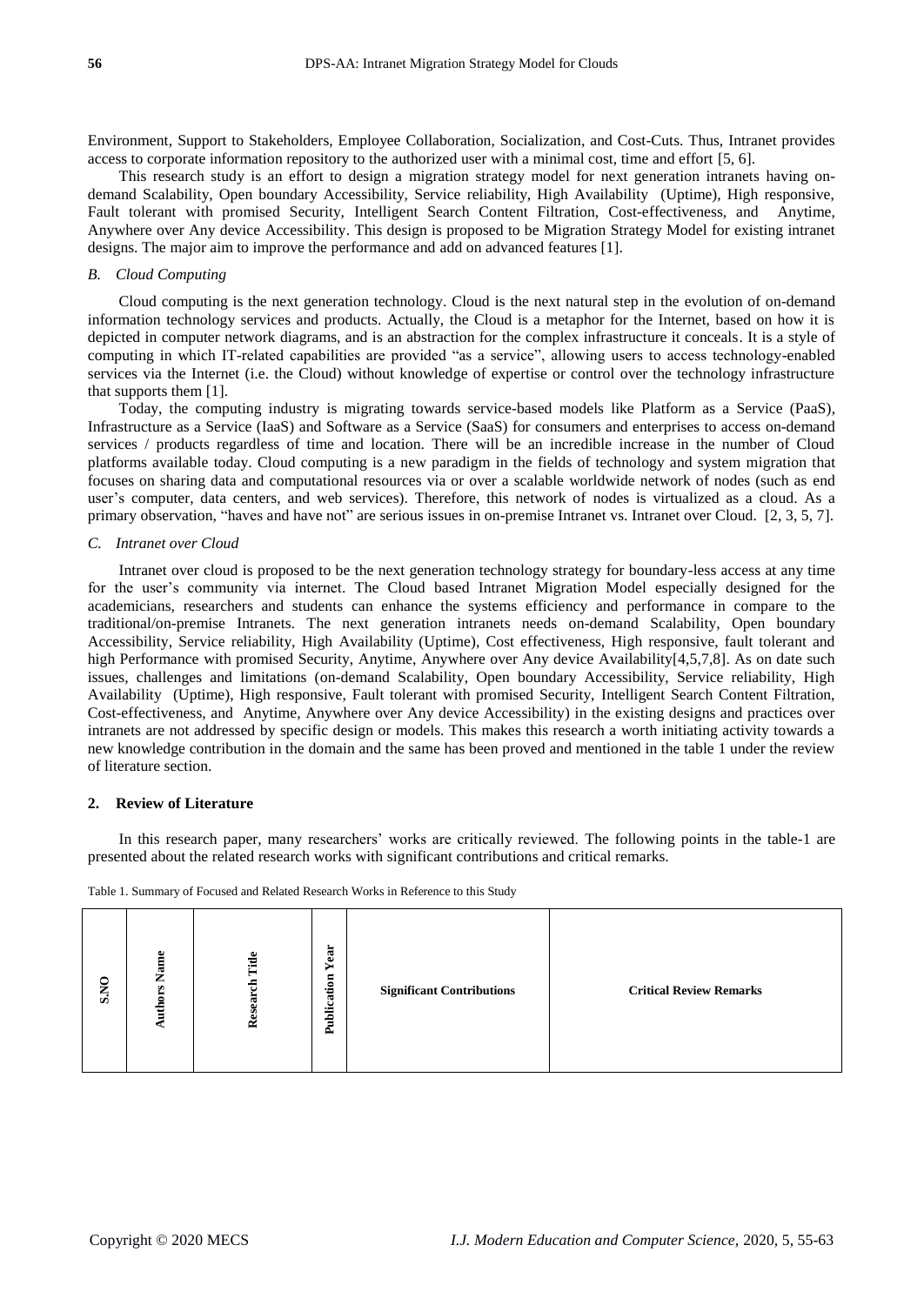| $\mathbf{1}$   | Saumendu Bose & Saurabh Kumar                 | Development of Intranet App with JAVA on Oracle Cloud (2)                             | 2014 | Developing the applications<br>- &<br>deploying it on local servers, rather<br>than on users' desktops to reduce<br>costs<br>of<br>deployment<br>and<br>maintenance, as well as reducing<br>power consumption.    | Relevant to this study but, Intranet is maintained over<br>the local or on premise servers. In proposed study,<br>Intranet is proposed to be maintained over the global<br>cloud for overcoming the limitations of existing<br>intranets like on-demand Scalability, Open boundary<br>Accessibility, Service reliability, High Availability<br>(Uptime), High responsive, Fault tolerant with<br>Security, Intelligent Search<br>promised<br>Content<br>Cost-effectiveness,<br>Filtration,<br>and<br>Anytime,<br>Anywhere over Any device Accessibility.                 |
|----------------|-----------------------------------------------|---------------------------------------------------------------------------------------|------|-------------------------------------------------------------------------------------------------------------------------------------------------------------------------------------------------------------------|--------------------------------------------------------------------------------------------------------------------------------------------------------------------------------------------------------------------------------------------------------------------------------------------------------------------------------------------------------------------------------------------------------------------------------------------------------------------------------------------------------------------------------------------------------------------------|
| $\overline{c}$ | S. Strauch, A. Vasilios, K. Dimka &F. Leymann | Applications to the Cloud: Methodology and Evaluation (3) (4)<br>Migrating Enterprise | 2014 | Migrating an enterprise application<br>over the cloud platform using<br>application refactoring method to<br>assist application developers                                                                        | Relevant to this study but, in proposed study not only<br>application developers are assisted i.e. all Stakeholders<br>of the organization are proposed to be benefited from<br>usage point of views. The drawback of this study was a<br>lack of focus on the points; on-demand Scalability,<br>Open boundary Accessibility, Service reliability, High<br>Availability (Uptime), High responsive, Fault tolerant<br>with promised Security, Intelligent Search Content<br>Filtration, Cost-effectiveness,<br>and<br>Anytime,<br>Anywhere over Any device Accessibility. |
| 3              | Xiong<br>&R. Walshe<br>Pahl,H.<br>ن           | A Comparison of<br>g<br>Migration<br>Approaches (5) (4)<br>On-premise<br>$C$ loud     | 2013 | Providing an overview of different<br>cloud<br>types<br>of<br>computing<br>deployment models and describes<br>that which one to opt so that the<br>security requirements and goals of<br>the organization can met | Relevant to this study because it discusses about the<br>selection of the best fit deployment models for the<br>organizations computing platforms. In this study<br>intranet over cloud requires clear cut decision about<br>deployment model but other target issues and<br>challenges are again overlooked                                                                                                                                                                                                                                                             |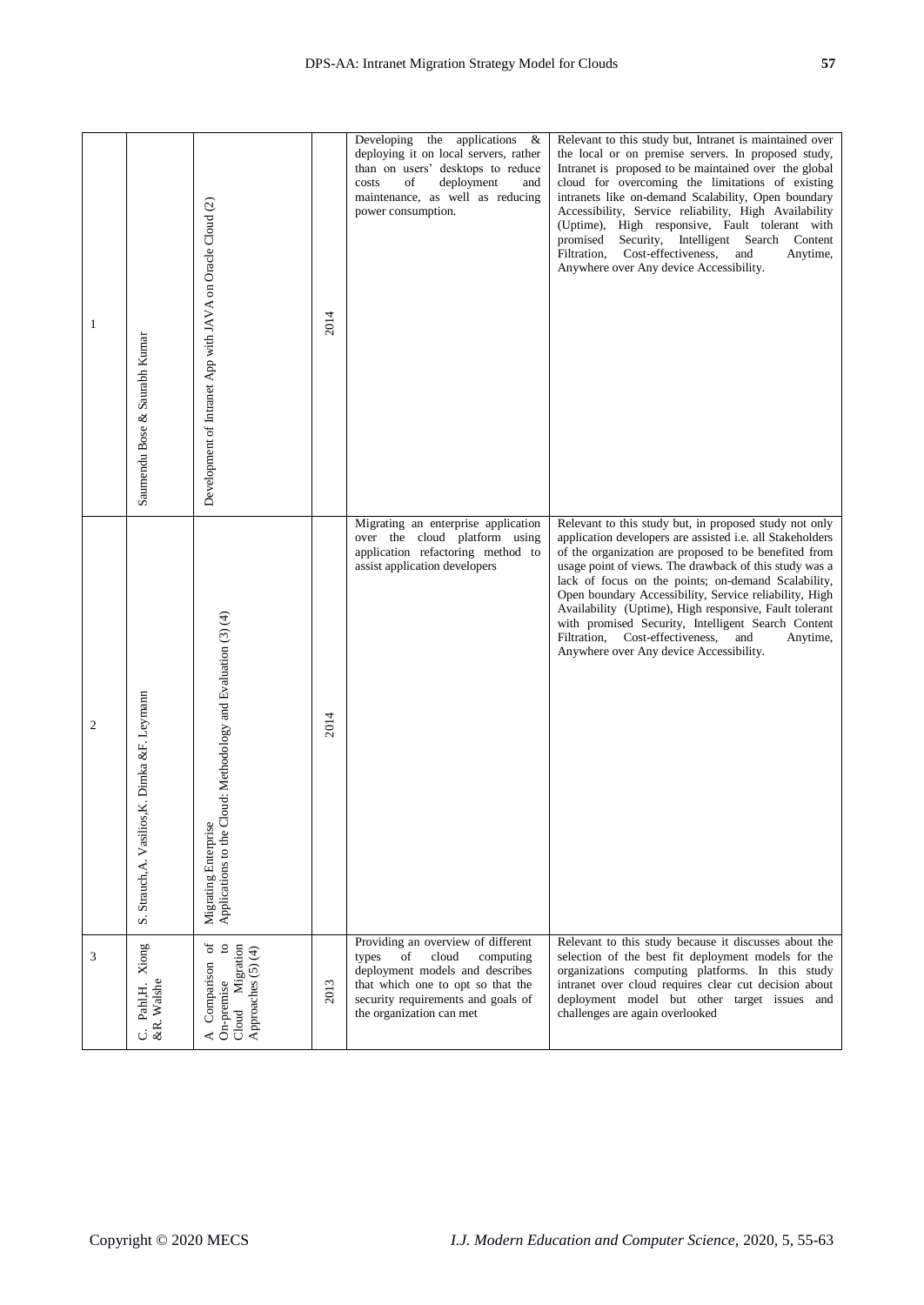| $\overline{\mathcal{A}}$ | Corporate Editorial Group | Migrating Applications to Public Cloud<br>Services: Roadmap for Success (6) (4)                                                                                                                                       | 2013 | Strategic & methodical<br>Shows<br>consideration to the organization for<br>thoroughly<br>assessing<br>and<br>determining that which application<br>workloads can benefit most from<br>early migration to the cloud<br>migration                                                                                                                                                        | Mostly relevant to the proposed study.<br>The<br>identification and classification of<br>application<br>workloads running on the existing platform is<br>considered before migration over the cloud especially<br>in reference to intranet, it is desirable. As per our view<br>the features like on-demand Scalability, Open<br>boundary Accessibility, Service reliability, High<br>Availability (Uptime), High responsive, Fault tolerant<br>with promised Security, Intelligent Search Content<br>Filtration, Cost-effectiveness. Anytime, Anywhere<br>over Any device Accessibility, and are not considered<br>specifically to understand the best benefits and features<br>of the intranet. |
|--------------------------|---------------------------|-----------------------------------------------------------------------------------------------------------------------------------------------------------------------------------------------------------------------|------|-----------------------------------------------------------------------------------------------------------------------------------------------------------------------------------------------------------------------------------------------------------------------------------------------------------------------------------------------------------------------------------------|---------------------------------------------------------------------------------------------------------------------------------------------------------------------------------------------------------------------------------------------------------------------------------------------------------------------------------------------------------------------------------------------------------------------------------------------------------------------------------------------------------------------------------------------------------------------------------------------------------------------------------------------------------------------------------------------------|
| $\sqrt{2}$               | F. Fowley &C. Pahl        | Migration<br>$\boldsymbol{\mathfrak{a}}$<br>and Pricing:<br>Licensing<br>odel for<br>Software Vendors to<br>SaaS Business Model (7)<br>Model<br>$\mathfrak{a}$<br>Architecture<br>Mapping<br><b>Business</b><br>Cloud | 2016 | Investigated cloud architecture &<br>software utilization costing with<br>business models before migrating an<br>in-house developed intranet. It<br>provided product onto a cloud IaaS<br>or PaaS platform with mapping a<br>licensing model onto a cloud<br>monetization model along with<br>income & expenses in the cloud in<br>relation to the<br>chosen<br>cloud<br>delivery model | Relevant to this study because investigation & analysis<br>of the existing system with reference to costing is<br>required in the proposed study for intranet migration as<br>well. Except the cost other features like on-demand<br>Scalability, Open boundary Accessibility, Service<br>reliability, High Availability<br>(Uptime), High<br>responsive, Fault tolerant with promised Security,<br>Intelligent Search Content Filtration, and Anytime,<br>Anywhere over Any device Accessibility. are again<br>overlooked                                                                                                                                                                        |
| 6                        | K. Sabiri & F. Benabbou   | Methods: Migration from On-premise to<br>Cloud (8)                                                                                                                                                                    | 2015 | This study is identifying $\&$ analyzing<br>different types of cloud service<br>migration methods & strategies<br>before Migrating a legacy style<br>applications to the cloud computing<br>environment                                                                                                                                                                                 | Relevant to this study, as the selection of service<br>delivery models (like IaaS, PaaS, and SaaS) and<br>analyzing their Migration strategy is the most<br>important part before deciding to move to the cloud.<br>Throughout the study the aforementioned features are<br>still missing and it makes the proposed study very<br>relevant and worth doing for new knowledge<br>contribution.                                                                                                                                                                                                                                                                                                     |

## **3. Methodology**

#### *A. Research Design*

This study by nature is the mixed version of exploratory and constructive research. Initially this research starts with an effort to explore the possibility of Migrating intranet over cloud for performance and feature enhancements. It explores the answer of the several questions for migrating intranet over cloud with new knowledge in terms of better performance and add-on features. Further, the research constructs a migration strategy model with functional prototype designed over Interact-Intranet platform. Hence, this is exploratory constructive research design. The primary data collection procedure is presented in fig. 1 for understanding and analyzing the existing facts about issues, challenges and limitations of current state of art practices and features of existing intranets.

#### *B. Research Approach*

In order to achieve the general and specific objectives alongwith answer of the research questions, this study used different approaches/methods for gathering relevant data in the area of research. Fig. 1 presents the major data gathering approaches used in this study. The Research Approach used for this research study is Mixed (Quantitative for user's community and Qualitative for professionals and experts and Personal Technical Observation by the researchers self).

#### *C. Data Gathering*

In this research study, data gathering techniques used survey with structured close ended questionnaire for end users like instructor/academicians and technicians, interview with open ended questionnaire for expert professionals like ICT Director, selected University higher officials like Vice Presidents, Directors and data/network admin were used.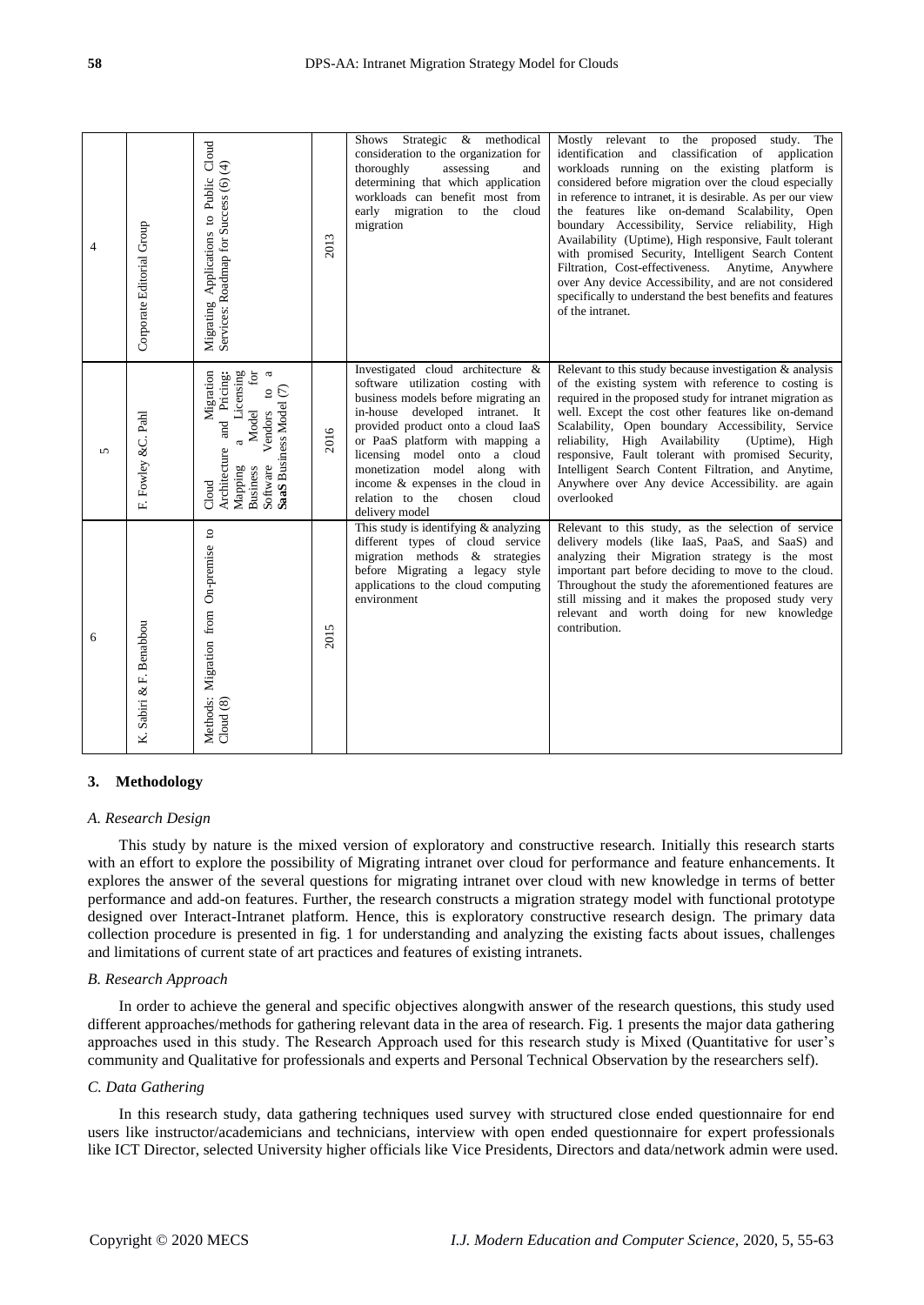

Fig. 1. Data Collection Procedures

The end user's awareness towards alternative Intranet model like Intranet over cloud vs., on-premise existing intranets for on-demand Scalability, Open boundary Accessibility, Service reliability, High Availability (Uptime), High responsive, Fault tolerant with promised Security, Intelligent Search Content Filtration, Cost-effectiveness, and Anytime, Anywhere over Any device Accessibility features data were collected and analyzed. In this section other robust features promised by alternative models were also analyzed for Smart and Intelligent Search for filtered contents.

This study focuses on intranets in general and university intranets in specific. As a case analysis, this study selected the Intranet of Arba Minch University (AMU) for assessing its standardized performance and features. This intranet provides many ICT enabled services efficiently and effectively. However, in current digital revolutions; if a system completes its five years of age, it needs to be reviewed or reorganized so as update and upgrade in the light of modernized systems and technologies towards better sustainability and performance. If it continued in its old ways, it can go beyond the control, governance and management and the same is true about the existing state of art Intranets. In order to align the existing state of art intranet models with the technological advancements, an open-minded scientific review and careful re-planning is required.

The developing countries like Ethiopia have organizations where studies and analysis for smart technology adoption [8] and adaptions are lagging behind. The encouraging support for cloud computing adoption in business, education and other fields are required to be improved.

Based on the survey, interview inputs and technical observations of researcher, it has been observed and analyzed that the awareness of user's community towards modernized Intranets like Intranet over cloud is missing in planning, designing and developments. Using new features like horizontal and vertical scalability, salable capacity, cross boundary accessibility, high uptime, information sharing dynamism, etc. has not been plasticized over existing state of art intranets in educational institutions of Ethiopia.

#### *D. Prototype Designing*

In this research study, the Hybrid Cloud [9, 24] was proposed for deployment of the services of Intranet as the university functions consists of both the public and private of data and information. The AMU Cloud-Net prototype was designed and demonstrated over premium version of Interact Intranet technology platform for 45 days access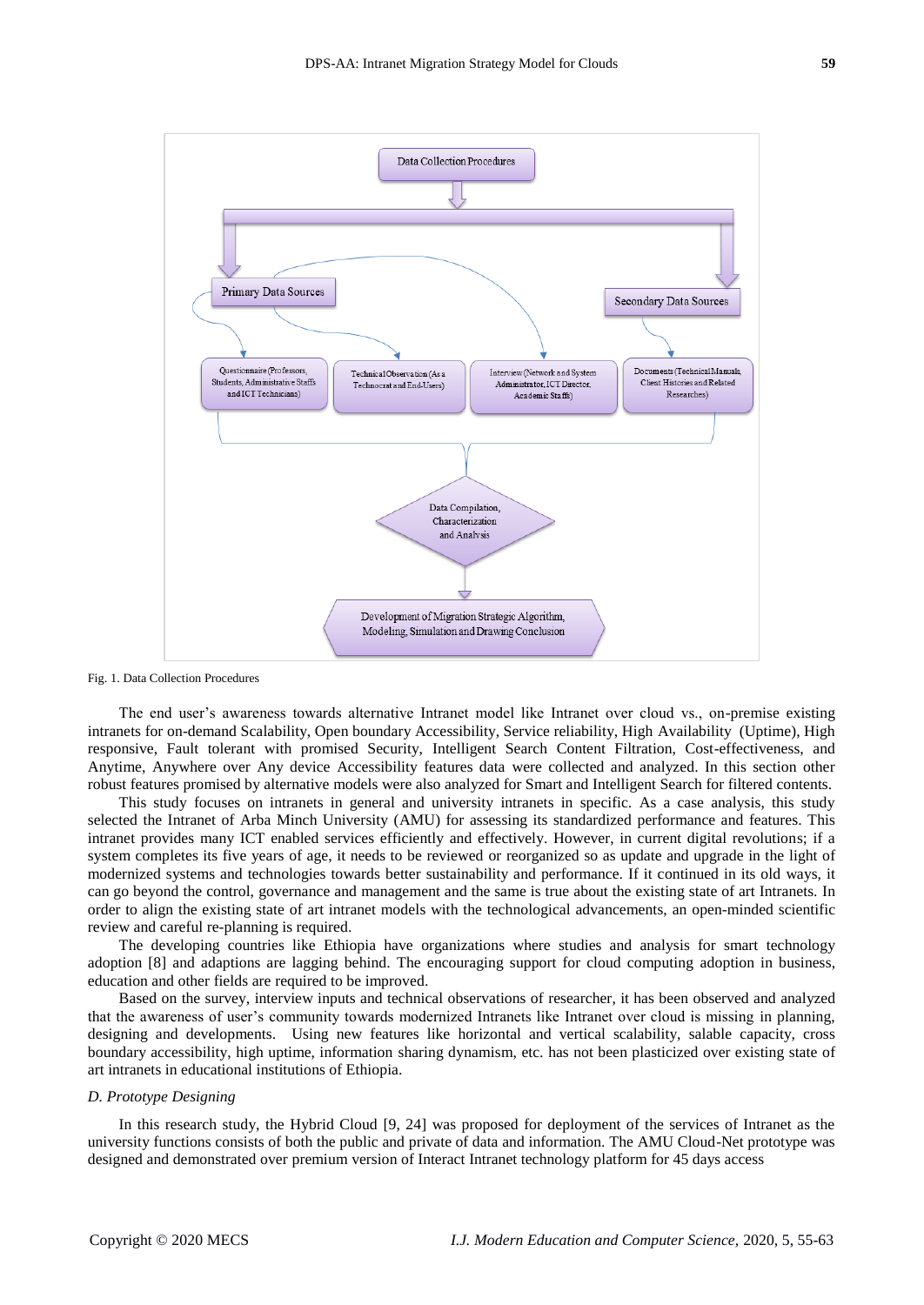#### **4. Results Discussion and Model Designing**

This research study developed a migration strategy model for shifting the intranet from traditional on premise infrastructure to the cloud infrastructures. As presented in the fig. 2, this model is designed and proposed for next generations intranets where features like on-demand Scalability, Open boundary Accessibility, Service reliability, High Availability (Uptime), High responsive, Fault tolerant with promised Security, Intelligent Search Content Filtration, Cost-effectiveness, and Anytime, Anywhere over Any device Accessibility can be incorporated or enhanced and named as "DPS-AA Migration Strategy Model". Before designing the migration model, the study conducted survey, interview and technical observation for primary data collection and analysis. The technical staff (technicians), experts (director, network admin, and system admin), end users (academic staff & students) and managing authorities in the University (vice presidents, directors and HODs) participated in survey and interview. They provided in-depth inputs and the facts about issues, limitations and challenges of the existing state of art intranet in the university system. From their responses, it was revealed that 97.37% respondents are aware about cloud and 89.47 % are using cloud services with promised trust and benefits and interested to have an alternative model/solution for Intranet for modernizing and upgrading the intranet features or services with enhanced performance of the existing Intranet.

The fig. 2 presents the DPS-AA Migration Strategy Model after investigation and analysis of the primary data towards cloud technology and services for the proposed intranets. In the functional demonstration, the respondents were asked to select only one service from the given services over the prototype designed for functional of Corporate Intranet like boundary-less accessibility, all-time availability with 99.99% uptime and others. The proposed migration strategy model based intranet over cloud shown the promising features which are not available in the existing state of art on premise intranet over local servers. The major contribution of this research is to show an alternative pathway from migration of the old fashioned intranets running over the on premise servers to the cloud. During the functional demo and survey it was clearly revealed that the current state of art intranets in the educational institutions of Ethiopia are not scalable, cost effective, rapidly upgradable, reliable, all time available with zero down time, and intelligent, and boundary-less accessible. In in order to alleviate the aforementioned issues and challenges, the proposed migration strategy model can be a better solution for the future generation of Intranets in Ethiopia.



Fig. 2. DPS-AA Migration Strategy Model (Cloud-Net)

As presented in Fig. 2, the migration strategy model i.e. DPS-AA was designed as roadmaps to consider different issues before strategic migration of the intranet over cloud. From the flow of the model, it was observed that the migration strategy needs to identify the two most important needs, 1) functional and 2) non-functional requirements to provide decision support for migrating on-premise intranets over the cloud. The description for migration strategy model is as follows: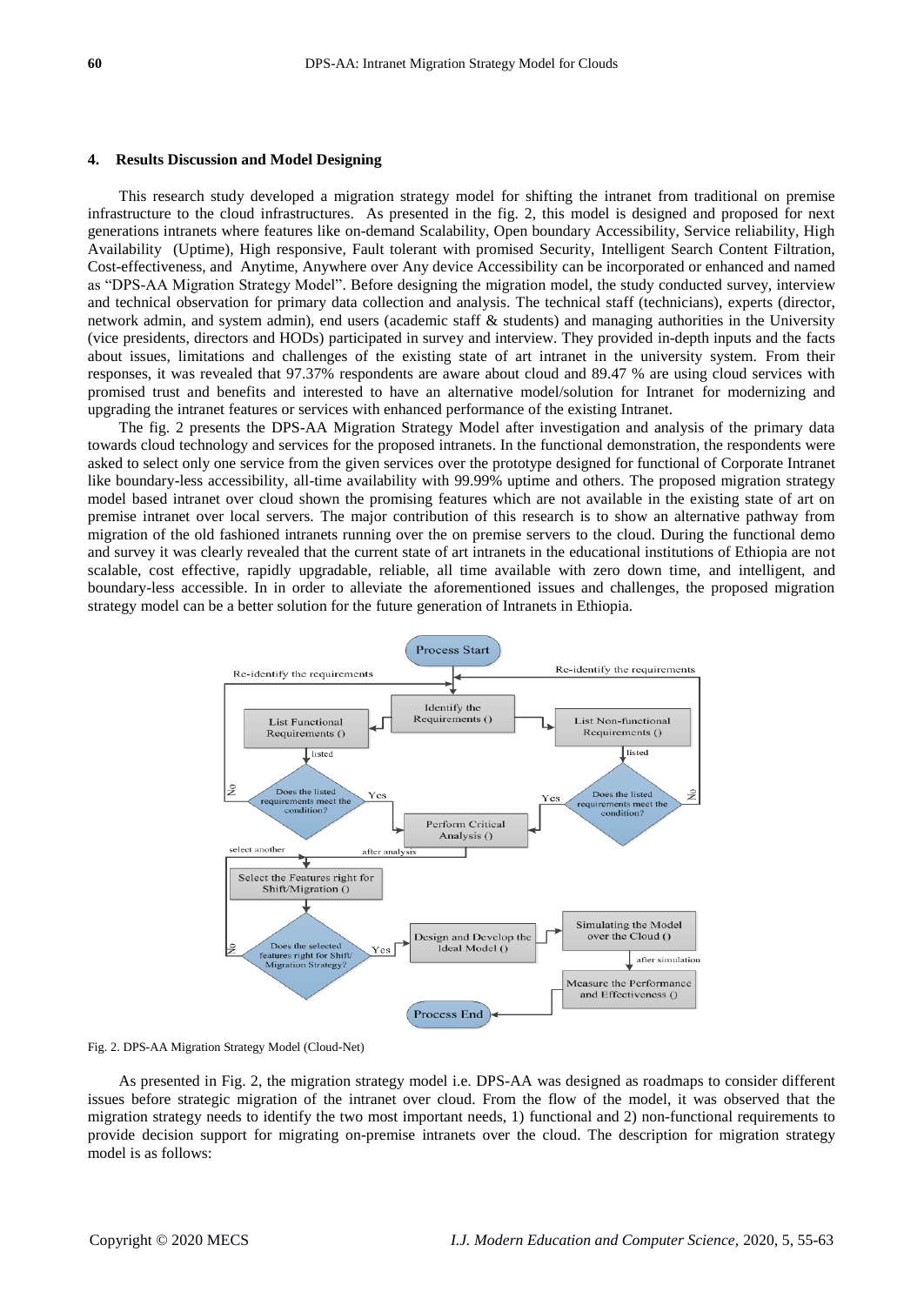*i. Identification & Analysis of Functional Requirements:* The functional requirements that can be identified for the smooth migration of the intranet over cloud in the proposed study are –

*1*) Identifying and analyzing data storages needs and data services before Migration/Migration process.

2) Gathering technical details (re-design issues) of On-premise and Off-premise support before Migration process. 3). Analyzing the Management and Configuration capabilities for data storages and data services before Migration process,

4) Identification of application compatibilities and resolution (i.e. whether the migrated intranet will be supported by different data services over the cloud as expected or not?)

*ii. Identification & Analysis of Non-functional Requirements:* In addition to the functional requirements, potential nonfunctional requirements are also proposed to be investigated and analyzed for a smooth migration of the intranet over cloud. The non-functional requirements that bring significant benefits to the organization as a general and end user's community as a special are required to be analyzed. These are: -

1) Data Security and Privacy,

2) Infrastructure & Platform Scalability,

3) Open Boundary Accessibility,

4) High Service Availability,

5) Cost-Effectiveness, and

6) Additional Add-On features, which are not present in the existing state of art Models (like Notification for Academic and Management Staff Leaders, Intelligent Search/Content Filtration Features, and User's & Application level Categorization).

*iii. Feature Based Analysis of the On-Premise vs. Cloud based Intranet:* At this phase, data and facts are required to be collected in the above mentioned phases (i.e. functional and non-functional requirements) for comparative analysis and documentation.

*iv. Selection of frequently used features that meet the objective of the proposed Strategy:* In this phase, some of the extended add-on features, which are mostly required and popularly desired and accepted by user's community of the organization, are required to be selected for the proposed strategic model. These may be like search feature, project management and collaboration etc.

*v. Designing and Developing the Conceptual Intranet Migration Strategy Model over Cloud:* In this phase, enhanced performance measures, add-on features which are mostly selected and popularly accepted by user's communities are required to be considered for conceptual design of the Ideal Intranet over Cloud Platforms.

*vi. Functional Demonstration of Intranet over Cloud:* At this phase, an Ideal Intranet Prototype is required to be designed, developed and demonstrated over the selected Cloud Service Providers Infrastructures.

*vii. Measuring the performance and effectiveness of the prototype of the Intranet over Cloud***:** Finally, performance of the Intranet migration Strategy model over Cloud can be measured for its performance, features and efficiency.

## **5. Conclusion**

This research study is an effort to explore the new knowledge contribution in constructing a migration strategy model for Intranets over Cloud. The study was focused on how different organization's traditional computing platforms and intranets are challenged in terms of poor performance and lack of advanced features. The research considered case based analysis of the AMU's Intranet. The research study tried to investigate and analyze the issues, challenges and limitations in existing state of art intranets and their performance, features by analyzing the satisfaction levels of the participants. Finally, the research designed a Migration Strategy Model named as "DPS-AA Model" for the Intranet over Cloud Platforms towards enhancing the performance and extending the features like on-demand Scalability, Open boundary Accessibility, Service reliability, High Availability (Uptime), High responsive, Fault tolerant with promised Security, Intelligent Search Content Filtration, Cost-effectiveness, and Anytime, Anywhere over Any device Accessibility.

As a contextual analysis of salient features of the intranet networks; this research conducted feature based analysis of three different types of computer networks namely Internet (the world-wide network of computers accessible to anyone), Intranet (a network that is not available to the world outside of the Intranet), and Extranet (an Intranet that is partially accessible to authorized outsiders). According to a generalized fact, cloud computing is a next generation computing paradigm, which uses a Computer Network (i.e. Internet) as a network backbone for delivering computing, communication and collaboration services. In order to develop a Migration Strategy Model for Intranet over Cloud Platform in general and AMU Intranet over Cloud i.e. AMU Cloud-Net as a special case, this research used different fact finding techniques for gathering qualitative and quantitative data. Finally, a *Migration Strategy Model (DPS-AA) for Intranet over Cloud* in general and *AMU Cloud-Net* using Interact Intranet tool as a special case was designed and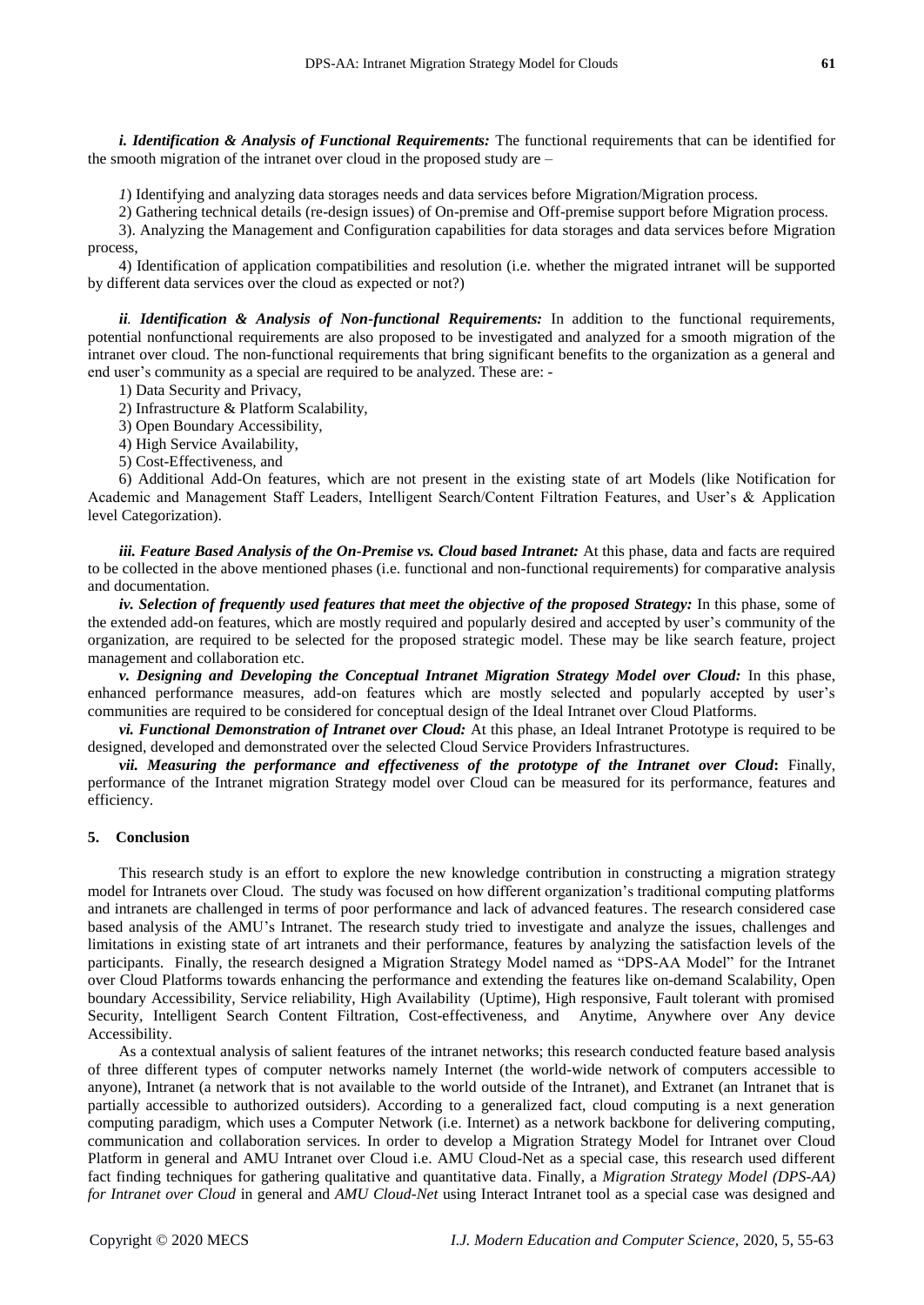demonstrated for the performance evaluation. The designed migration strategy model and its functional prototype with limited features have shown the promised results towards performance enhancements and Add-On features in the existing state of art intranets. These result oriented conclusions showcased new pathways towards strong needs for modernization of intranets over clouds.

## **6. Recommendations**

In this research study, the researchers tried to cover several factors to meet the objectives of this study. It is difficult to carry out multiple tasks in a defined scope of the research and time given to achieve the research goal. The following lists of recommendations are forwarded for further studies:

- 1. In this study, the Intranet prototype over cloud was designed, developed and evaluated using free trial version tools and technologies only. Therefore, it's recommended for the future researchers to use commercial version of the Intranet development tool (i.e. the tool with full features and functionalities)
- 2. Secondly, the Intranet i.e. AMU Cloud-Net is modeled over Cloud Platforms for Educational Institutions in general and Arba Minch University Intranet as a specific case. It is quite possible that all educational institutions may not have the same structure, working culture and work preferences and therefore, the Migration Model may be adopted with smart contextualization and customization.
- 3. Again the researcher recommends that designing and developing a fully-featured Intranet migration model for integrating all Ethiopian Educational Institutions towards Sharing of experiences, Computing, Communication and Collaborating Resources can be an another fold of new knowledge research.

#### **References**

- [1] Convergence of Intranetware in Project Management for Effective Enterprise Management. Sharma, Durga Prasad. 2, 2009, Journal of Global Information Technology (JGIT)-USA, Vol. 4, pp. 65-85.
- [2] Development of Intranet Application on Oracle Cloud. Bose, Saumendu and Kumar, Saurabh. 5, May 2014, International Journal of Emerging Technology and Advanced Engineering, Vol. 4, pp. 430-434.
- [3] Migrating Enterprise Applications to the Cloud: Methodology and Evaluation. Strauch, Steve, et al., et al. 2, Leinfelden-Echterdingen, Germany : {Perpetual Innovation Media Pvt. Ltd, 2014, International Journal of Big Data Intelligence, Vol. 1, pp. 127-140.
- [4] Yadav, Dharmveer, Sharma, D P And Keswani, Bright. Porting Intranet Over Cloud For Educational Service Amplification (Special Reference To Higher Educational Institutions). 2017. Porting Intranet Over Cloud For Educational Service Amplification.
- [5] Pahl, Claus, Xiong, Huanhuan and Walshe, Ray. A Comparision of On-premise to Cloud Migration Approaches. Dublin City University : s.n.
- [6] Team, Corporate Editorial. Migrating Applications to Public Cloud Services Roadmap for Success. s.l. : Cloud Standards Customer Counsil, 2013.
- [7] Cloud Migration Architecture and Pricing Mapping a Licensing Bussiness Model for Software Vendors to a SaaS Bussiness Model. Fowley, Frank and Pahl, Claus. Dublin City University : s.n., 2016.
- [8] Methods: Migration from On-premise to Cloud. Sabiri, Khadija and Benabbou, Faouzia. 2, 2015, IOSR Journal of Computer Engineering, Vol. 17, pp. 58-65.
- [9] Corporate Editors. Work Smarter, Anywhere, with Hosted Email for Business. [Online] Microsoft Corporation, 2017. [Cited: January 10, 2017.] https://products.office.com/en-us/exchange/exchange-online.
- [10] Joch, Alan. When Should Enterprises Replace Servers? BizTech. [Online] JUNE 14, 2012. http://www.biztechmagazine.com/article/2012/06/when-should-enterprises-replace-servers.
- [11] Virtualization in Cloud Computing. L, Malhotra, D, Agarwal and A, Jaiswal. 2014, Journal of Information Technology & Software Engineering. 2165- 7866.
- [12] Vivek Thakur ; Tim Eisenhauer. Intranet and Social Collaboration Solutions. [Online] Axero Solutions LLC, 2007. [Cited: 01 10, 2017.] https://axerosolutions.com/.
- [13] Corporate Editorial Groups. Interact Intranet Cloud. https://www.interactintranet.com.au. [Online] [Cited: January 23, 2017.] https://www.interactintranet.com.au/interact-intranet-cloud/.
- [14] Briggs, Barry and Kassner, Eduardo. Enterprise Cloud Strategy. [ed.] Karen Szall, Dianne Russell and Bob Russell. Washington : Microsoft Press, 2016. 978-1-5093-0196-6.
- [15] Educational Institution Intranet Zone: Scalability to Cloud. (Ph.D.), Nidhi Srivastava and (Ph.D.), Rajiv Pandey. 5, 2016, International Journal of Computer Applications (0975 – 8887), Vol. 133, p. January.
- [16] Development of Intranet App with JAVA on Oracle Cloud. Bose, Saumendu and Kumar, Saurabh. 5, May 2014, International Journal of Emerging Technology and Advanced Engineering, Vol. 4, pp. 430-434.
- [17] Boothby, Alison. Building a Modern intranet: A Communicator's Guide to Collaborative Platforms. s.l. : IGLOO, 2016.
- [18] A Comparative Study of Different Deployment Models in a Cloud. Parsi, Kalphana and Laharika, M. 5, Hyderabad, India : s.n., May 2013, International Journal of Advanced Research in Computer Science and Software Engineering, Vol. 3, pp. 512-515.
- [19] Cloud Computing Security through Cryptography for Banking Sector. Shekhawat, Narpat Singh and Sharma, Durga Prasad. New Delhi : s.n., 2011. Computing For National Development. 978-93-80544-00-7.